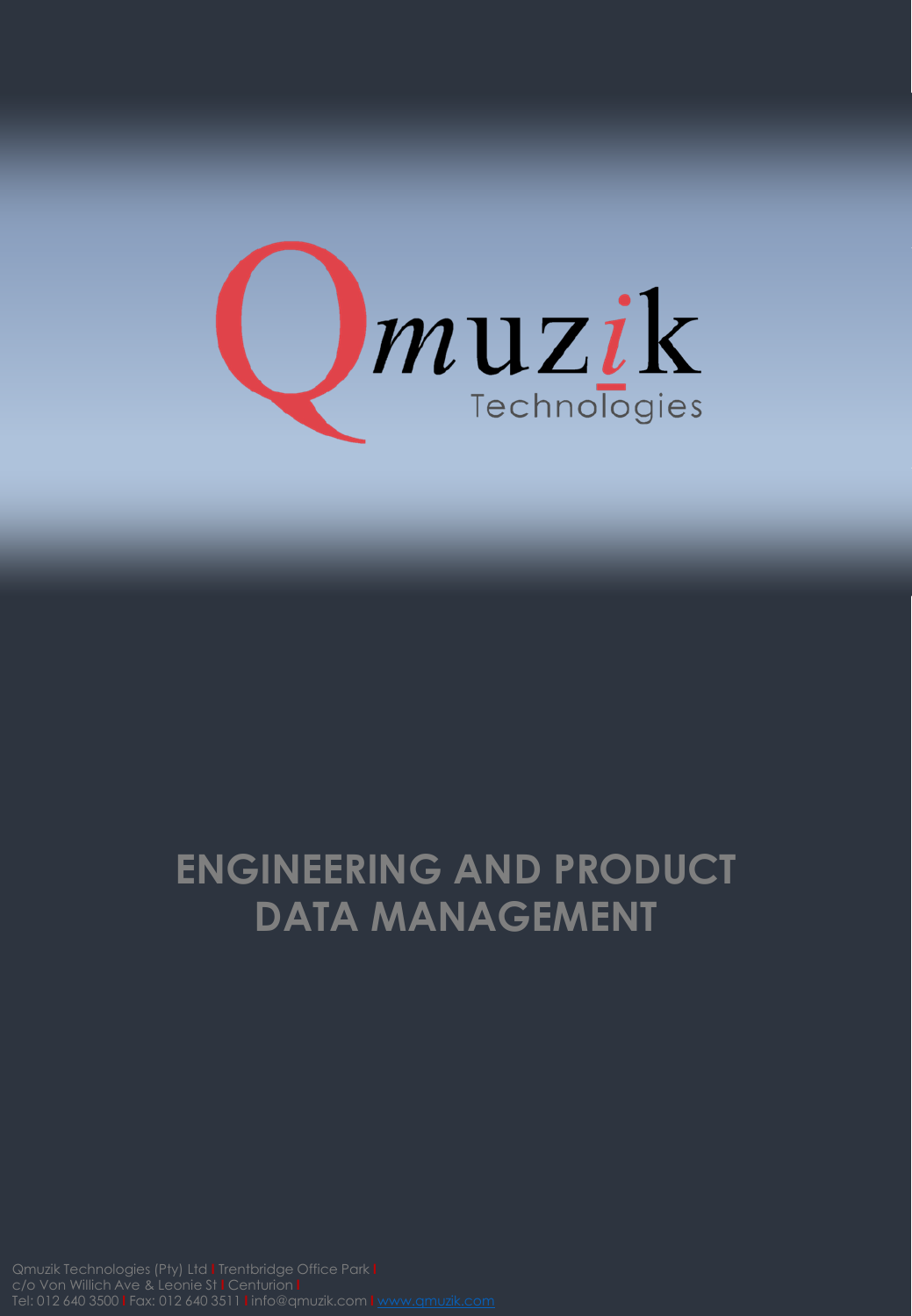



Qmuzik ERP facilitates and streamlines the engineering database through the total life cycle control of parts and products. The system incorporates item identification, document management, and change control into a highly scalable solution that meets customer specific needs.

The ERP system provides comprehensive data to define the item master, bill of materials, and the related manufacturing-, and/or maintenance and repair operations. Extensive provision is made for standardization and for application sensitive part substitution rules and preferences.

The seamless interface of engineering data with the rest of the manufacturing enterprise allows for a single source of information that is visible on all levels of the downstream processes. This accelerates communication, analysis, approval and implementation of engineering changes and releases.

The real-time navigation tools provide critical path lead-time analysis and cater for past, present and future views of the product base line.

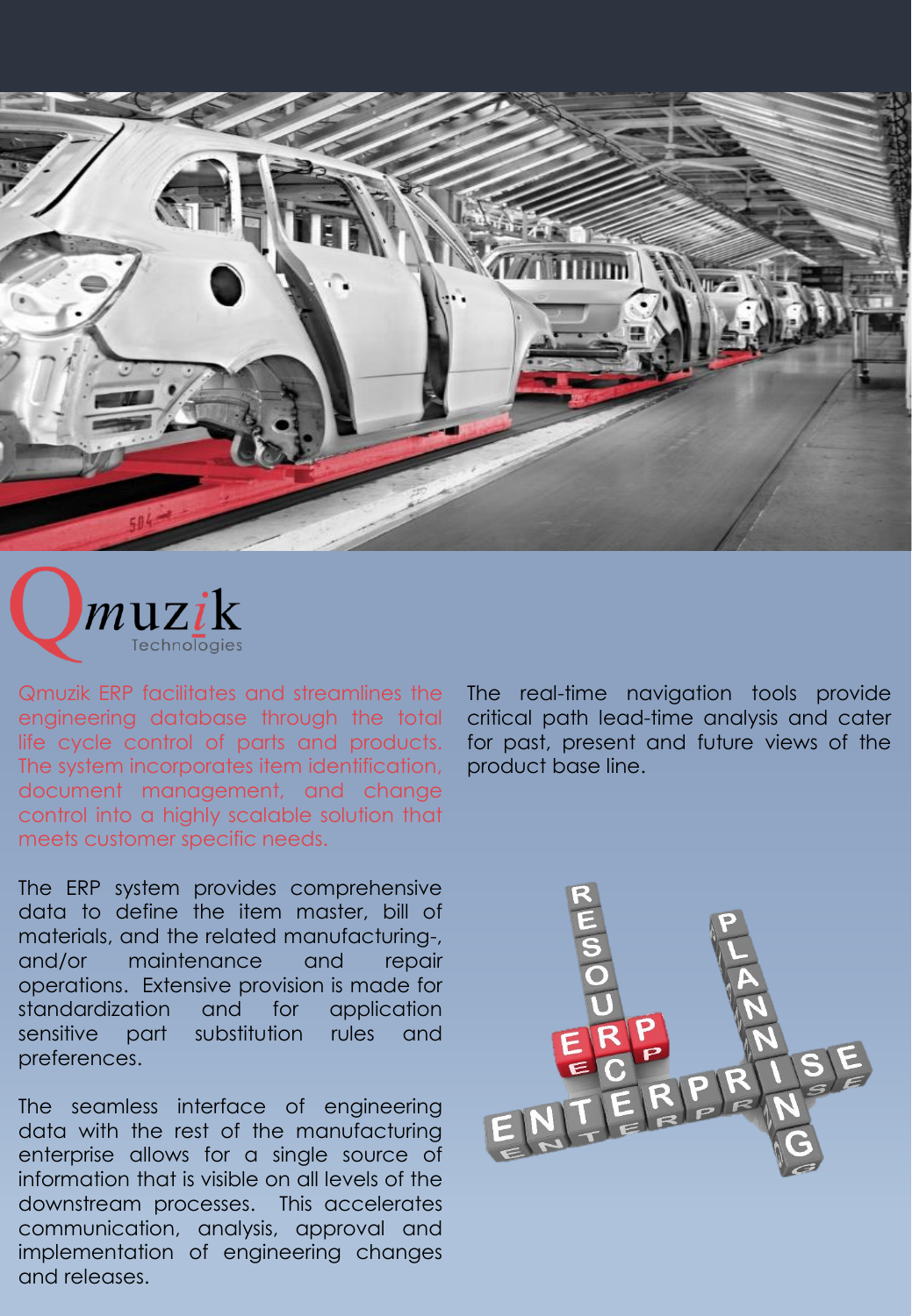Single data source – Manufacturing, Purchasing, Logistical support and Process design data are mapped into the single Engineering baseline.

Engineering Release Management a highly flexible engineering release and change control process that accelerates communication, approval and distribution of engineering releases and changes.

> Online, Real-time Visibility – full integration with downstream ERP processes provides timely, online visibility of up-to-date engineering data.

> > Serial Number tracking, Installed Positions and Audit trail – multiple, excellent serial and lot number control options are provided

Document Management – A comprehensive document management system is provided which allows for identification of control of all

documents in the organization.

Project Management - the Engineering model fully interfaces with the system's Project Management model to plan, budget, and control and authorize expenses for engineering development and to enforce time and cost constraints for activities in the work break down structure (WBS).

Single integrated routing - a Single integrated routing definition for both "manufacturing" and "maintenance" scenarios are provided and the mapping of these operations into the bill of material items embeds the manufacturing process into the engineering design.

Customer Contract specific baselines – As an alternative to implementing engineering changes effective from specified dates, functionality is provided to implement engineering changes from a specified configuration end-item serial number.